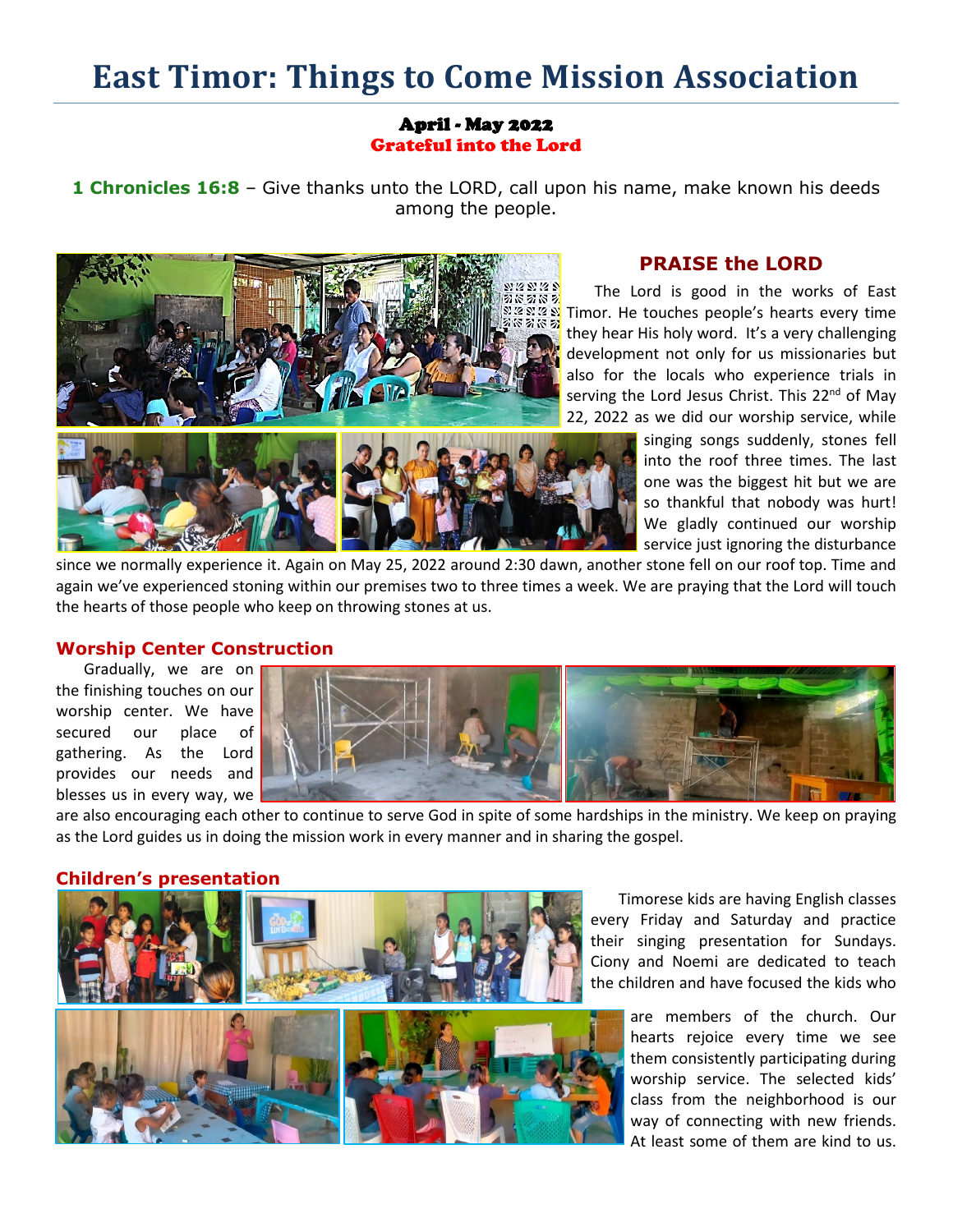We always motivate the kids to study hard and consistently serve the Lord as they grow and become good examples to the family and friends.

# **Lighthouse International School extension class**



Ciony's extension class at the Lighthouse International School for the Elementary and

High School students is having a great impact on the learners of Values Education and Geography. Furthermore, this is a starting point of our NGO Activation for the community in the area of education. We are pleased to inform you that as a token of gratitude for voluntary service, one grade 2 kid, Laura Rosette, has been granted a full scholarship for this year 2022 in the name of our NGO as we connect with the locals in the community.

# **Pastor Arsino as President of the Parents-Teacher Association (PTA)**

As part of our strategic approach to connect with the community, the Lighthouse International School we have been initially in touch with on the educational aspect of the NGO, had elected Pastor Aaron Arsino as the president of the Parents-Teachers Association (PTA) for this year 2022. The school administration has been thankful to us for the active participation of our NGO with their school on matters of the parents' concerns and values formation for their kids.

# **Prayer Meeting and Theology class**

Leadership training has been improving our members spiritually as we train leaders for the ministry in this country. The training is conducted every Wednesday and Friday evening. Everybody is enjoying the study of basic Bible



doctrines and topics on Christian living. They are almost finished studying the book of C.R. Stam *Man, His Nature and Destiny*, which is one of the good textbooks to study in this dispensation of grace.

## **Livelihood training program for the NGO (THINGS TO COME MISSION ASSOCIATION)**

To keep our NGO registration credentials active, we are obliged to do activities for the NGO before July 22, 2022, one year after its approval of the registration, as required by the Ministry of Justice. It is necessary to have yearly activities and long term projects/programs in the community or in different areas for us to be recognized as an active NGO by the government. At any time, the said Office conducts official visits to NGOs, checking compliance and monitoring the various activities. Their report entails either positive or negative feedback hence, NGOs are duty-bound to have good compliance. It is a must-do for our NGO for the continuity of our license in good standing. This year we thank our Lord God for having started our different livelihood programs, which are as follows:

## **a.) Wellness foot/body massage and reflexology**



Women would like to learn body massage and reflexology as one of the common pastimes in popular demand in the city. In this way, at least we can help the locals develop more skills and

later to earn a living if they have abilities. Also this program trains them for proper sanitation and wellness. Our faithful member, Evalyn Baguio is sharing her skills and expertise as it has been her occupation here for two decades.